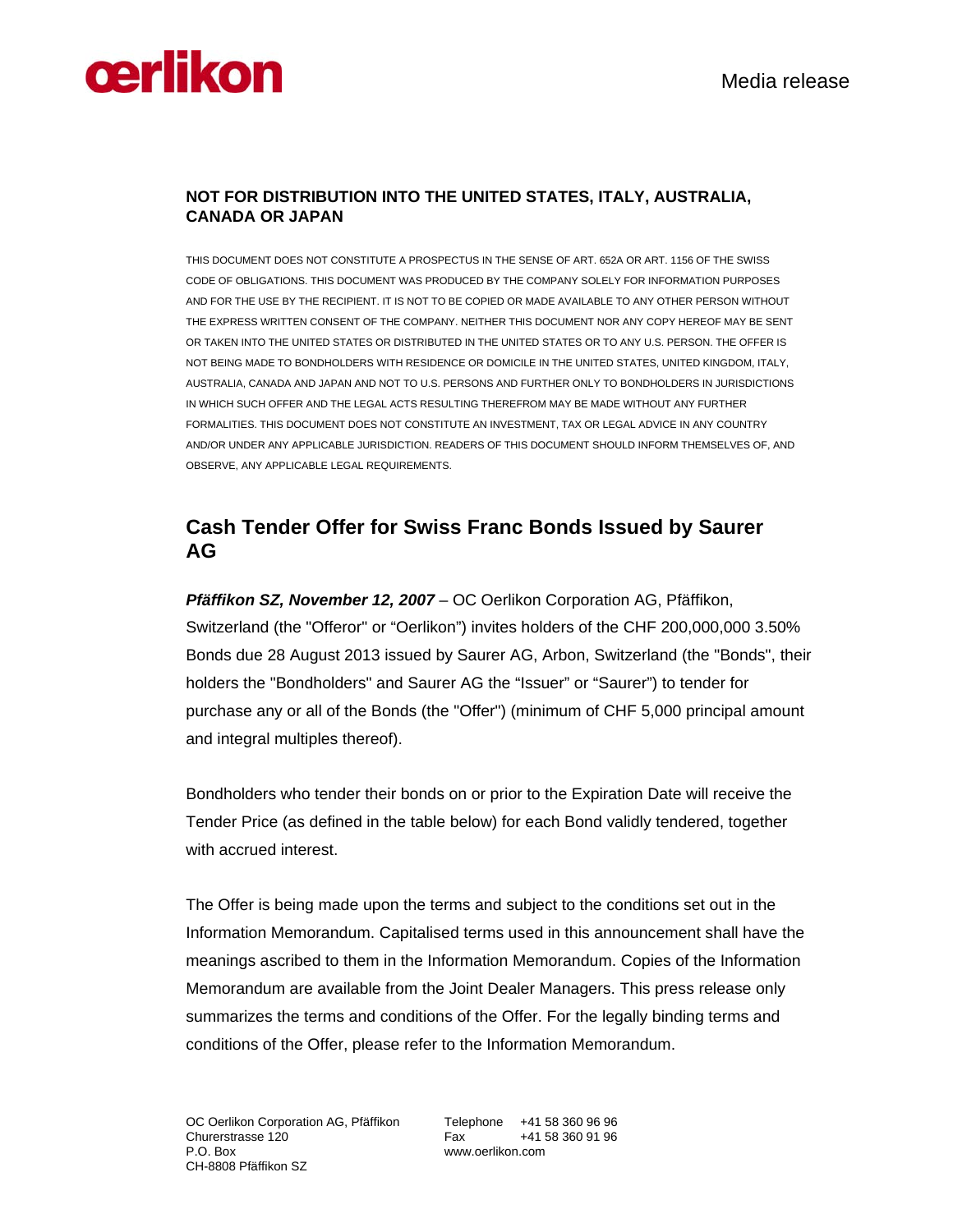## **cerlikon**

Page 2

### **Background and Rationale**

On 10 January 2007, the Offeror completed the public tender offer launched on 18 October 2006 for all publicly held shares of the Issuer. Further, with judgment by the competent court in Arbon on 4 September 2007, all shares of the Issuer which remained in the public as of the date of the court judgment, were cancelled and newly issued to the Offeror. As a consequence, the Issuer has become a fully-owned subsidiary of the Offeror. Effective 10 October 2007, the shares of the Issuer were delisted from the SWX Swiss Exchange.

Pursuant to this Offer, the Offeror invites Bondholders to tender for purchase any or all of the Bonds, subject to these Terms and Conditions. This is for the following reasons:

- At the time of the issuance of the Bonds, Saurer was an independent company listed on the SWX Swiss Exchange. Since the acquisition of Saurer by Oerlikon, the Saurer business units form part of Oerlikon's consolidated business activities. This change in the structure and the integration of the Issuer's business into the Oerlikon Group has led to a company profile which differs from the one at the time when the Bond was issued. The Offeror wishes to address this new situation by offering the Bondholders the opportunity to sell their Bonds at a Tender Price substantially above the current price on the SWX Swiss Exchange and above the par value of the Bonds.
- The further integration of Saurer's business activities into those of the Oerlikon Group may ultimately lead to a change of the Issuer's legal and business structure. This may imply a technical breach of the merger clause of the terms and conditions of the Bond documentation, which could lead to a par repayment. The Offer provides Bondholders the opportunity to sell their Bonds at a higher price than in such an event.
- The terms and conditions of the Bonds do not provide Bondholders with the right to resolve early redemption of the Bonds on the occurrence of a change of control with respect to the Issuer. However, subject to these Terms and Conditions, the Offer provides Bondholders with an opportunity, during the Offer Period, to tender their Bonds at the Tender Price (together with Accrued Interest).

www.oerlikon.com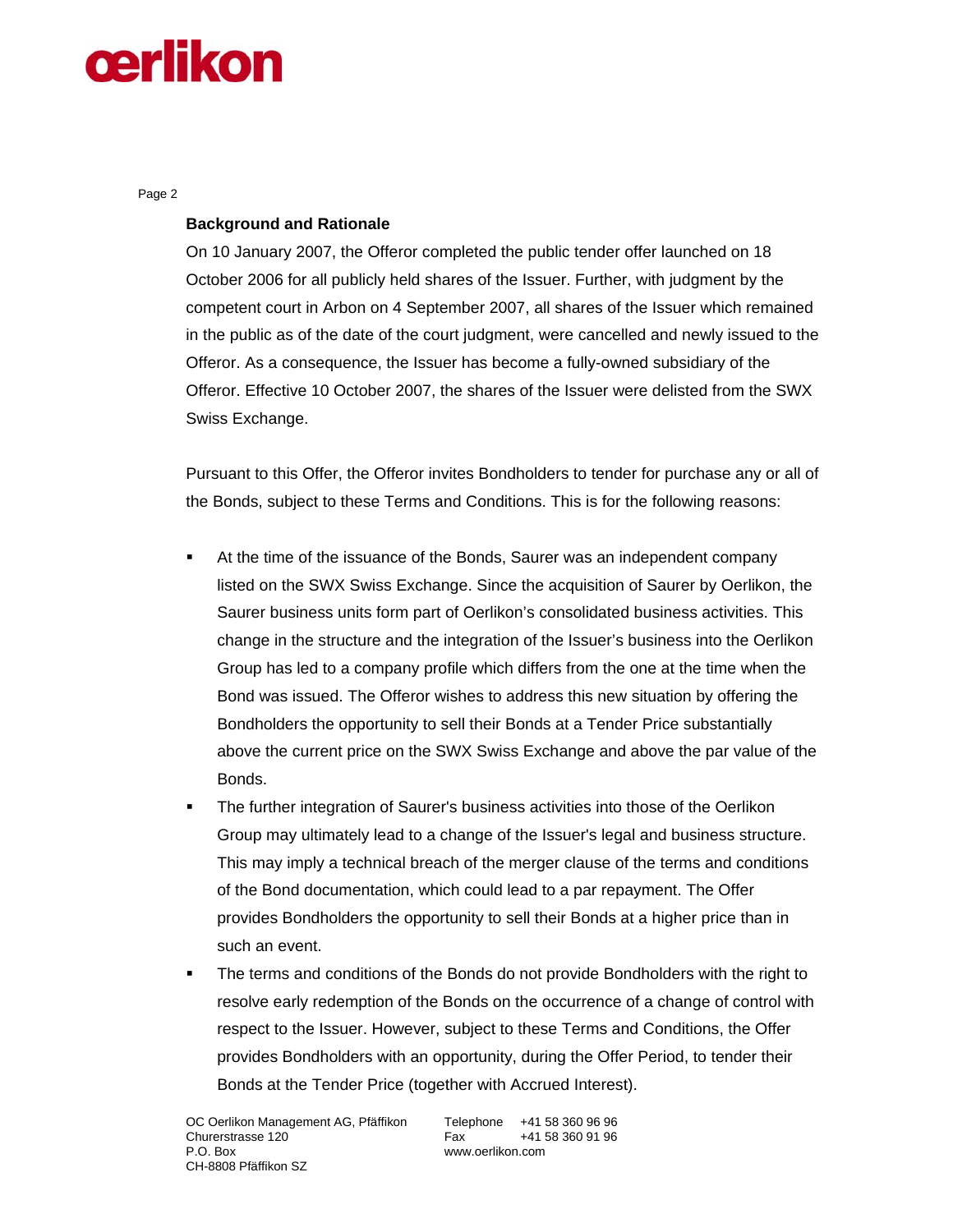

Page  $3 \bullet$  The terms and conditions of the Bonds do not provide the Issuer with the possibility to redeem the Bonds early. However, the applicable legal provisions enable a Bondholder who holds more than 5% of the total outstanding nominal amount of the Bonds to request a Bondholders meeting in which Bondholders may vote for or against redeeming the Bonds early. It is the intention of the Offeror to request the Issuer to convene such a meeting of Bondholders immediately after settlement of the Offer and vote its holdings in favour of Early Redemption of the Bonds at the Early Redemption Price (as defined below) which is above par, but below the Tender Price (as defined below) offered under this Offer.

## **Tender and Early Redemption Pricing**

Bondholders are invited to tender any or all of their Bonds at the fixed price listed in the table below (the "Tender Price"). Accrued interest will also be payable on the Settlement Date. No maximum tender amount applies.

|                                                | <b>Swiss</b> |              |                     |
|------------------------------------------------|--------------|--------------|---------------------|
|                                                | Security     |              |                     |
| Series of Bonds                                | Number       | <b>ISIN</b>  | <b>Tender Price</b> |
| CHF 200,000,000 3.50% Bonds due 28 August 2013 | 2 649 825    | CH0026498250 | 100.25%             |

If the Offeror causes a meeting of Bondholders to be convened immediately after settlement of the Offer, and if the Early Redemption of 100% of the Bonds is validly resolved and approved, any Bonds not tendered in the Offer will be redeemed early at the Early Redemption Price. At such Bondholders meeting, the Offeror intends to vote its Bonds in favour of a resolution to redeem the Bonds at the Early Redemption Price of 100.125%.

### **Transaction timetable**

| Date                      | Time                  | Event                           |
|---------------------------|-----------------------|---------------------------------|
| Monday November 12, 2007  | Before market open    | Commencement of the Offer       |
| Tuesday November 20, 2007 | 12:00 CET             | <b>Expiration Date</b>          |
| Monday November 26, 2007  | <b>Business hours</b> | <b>Expected Settlement Date</b> |

www.oerlikon.com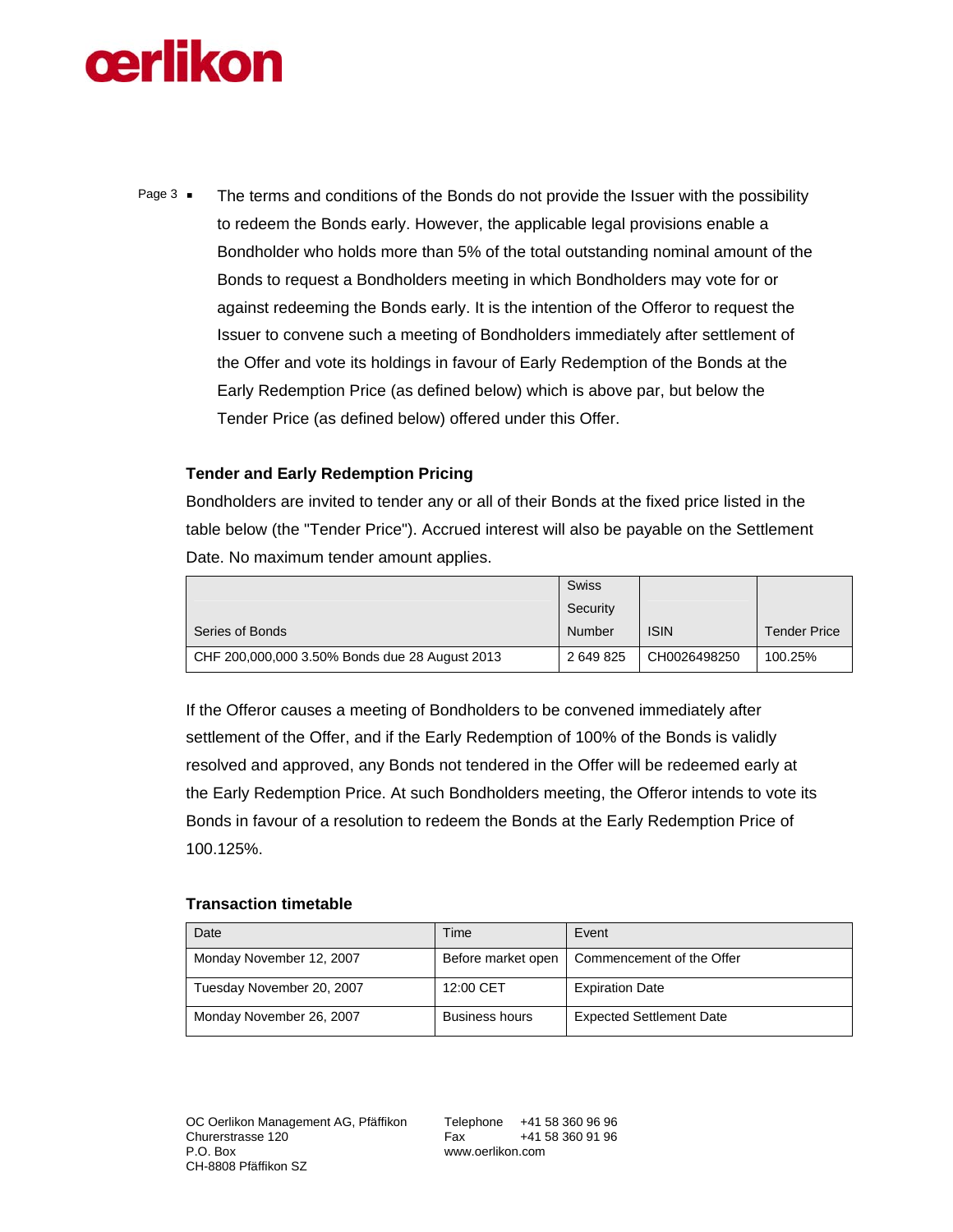

Page 4 For further information please contact:

Burkhard Böndel OC Oerlikon Management AG, Pfäffikon Corporate Communications Phone +41 58 360 96 05 Fax +41 58 360 91 93 pr@oerlikon.com www.oerlikon.com

Further details on the transactions and copies of the Information Memorandum can be obtained from Credit Suisse or UBS Investment Bank, which are acting as Joint Dealer Managers for the Offer:

| <b>Matthias Signorell</b>              | Richard Bärlocher           |
|----------------------------------------|-----------------------------|
| Credit Suisse (Zurich)                 | <b>UBS Investment Bank</b>  |
| <b>Debt Capital Markets</b>            | <b>Debt Capital Markets</b> |
| Phone + 41 44 333 7376                 | Phone + 41 44 239 63 64     |
| matthias.signorell@credit-suisse.com   | richard.baerlocher@ubs.com  |
| Paul Hawker                            |                             |
| Credit Suisse (London)                 |                             |
| <b>Liability Management Group</b>      |                             |
| Phone + 44 20 7883 7657                |                             |
| liability.management@credit-suisse.com |                             |

*Oerlikon (SWX: OERL) is among the world's most successful industrial high-tech companies focusing on machine and systems engineering. Oerlikon stands for leading industrial solutions and cutting-edge technology in textile production, thin film coating, propulsion, precision and vacuum technology. As a company with Swiss roots and a 100-year tradition with CHF 4.8 billion in sales, over 19,000 employees at 170 locations in 35 countries, Oerlikon has evolved into a global player today. The group is ranked first or second in each of its respective markets.* 

### **Offer restrictions:**

#### **United States of America**

The Offer is not being made directly or indirectly in, or by use of the mails of, or by any means or instrumentality of interstate or foreign commerce of, or any facilities of a national securities exchange of, the United States of America, its territories and possessions, any State of the United States and the District of Columbia (the "United States"). This includes, but is not limited to, facsimile transmission, telex and telephones. Accordingly, copies of this document and any

OC Oerlikon Management AG, Pfäffikon Telephone +41 58 360 96 96 Churerstrasse 120 Fax +41 58 360 91 96 P.O. Box www.oerlikon.com CH-8808 Pfäffikon SZ